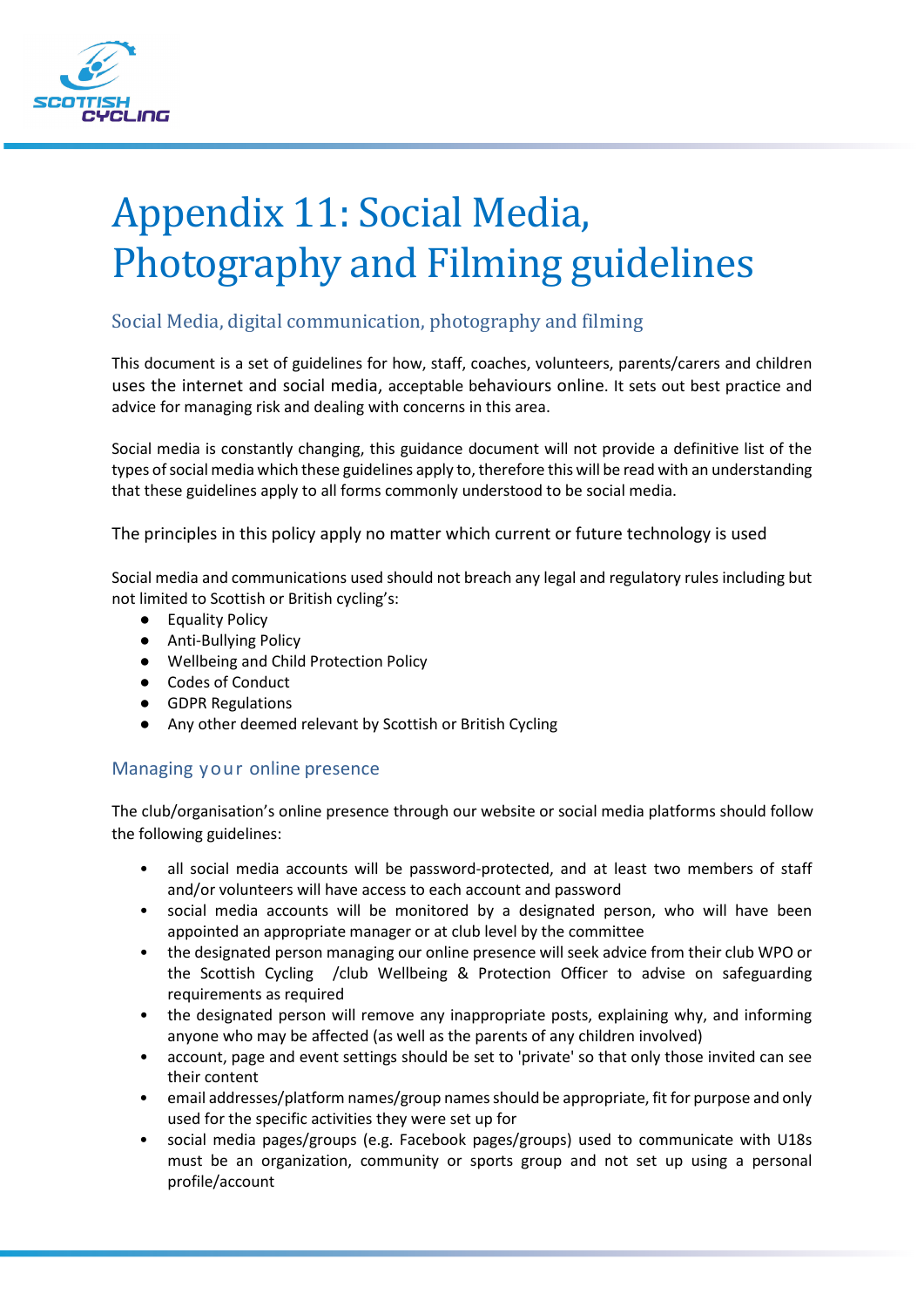

- details that can be used to identify an U18 such as a home address, school, telephone number or email should not be posted on social media platforms
- personal details eg phone number, email address etc for over 18s will only be shared with permission of that individual
- posts or correspondence should be of a relevant and appropriate for the purpose and audience
- make sure that all members and in particular U18s and their parents/carers are aware of who manages the social media accounts and who to contact if they have any concerns

# What is expected from staff, coaches and volunteers

- Be aware of this guidance document and behave in accordance with it
- Report and seek the advice from Scottish Cycling /club Wellbeing & Protection Officer if they have any concerns about posts on or the use of social media/digital devices
- Any messages to U18s must be sent through the designated person responsible for the organisation's online presence
- Not to 'friend' or 'follow' U18s from personal accounts on social media
- Make sure any content posted is accurate and appropriate
- Not to communicate with U16s via personal accounts or private messages and must have parental consent for direct 1 to 1 communications with U18s
- Copy in parents/carers or at least one other member of staff, coach or volunteer should to any communications sent to U18s
- Avoid communication with U18s beyond dedicated event or activity timings , unless it is necessary for professional purposes (i.e. emergencies, whilst on a trip, etc.) and contacting the parents/carers is not possible
- When communicating with parents/carers the preferred method is via email or in writing, or use an organisational account, profile or website rather than via personal social media accounts
- Sign off any communication in a professional manner, consider if the use of emojis is appropriate in that context and avoid the use of symbols such as kisses ("X's")
- Respond to any disclosure of abuse in line with the Wellbeing and protection policies / antibullying policy and codes of conduct
- When operating in official role or utilising official platforms/accounts not to engage in behaviour that breaches the relevant codes of conduct and specifically not to engage in: sexting, or sending pictures or messages that are abusive, obscene, inappropriate, indecent or menacing to anyone

### What is expected of children (U18s)

- To be aware of this policy
- To follow their code of conduct and engage positively and supportively on online platforms
- To follow any guidelines set out in acceptable use statement on all devices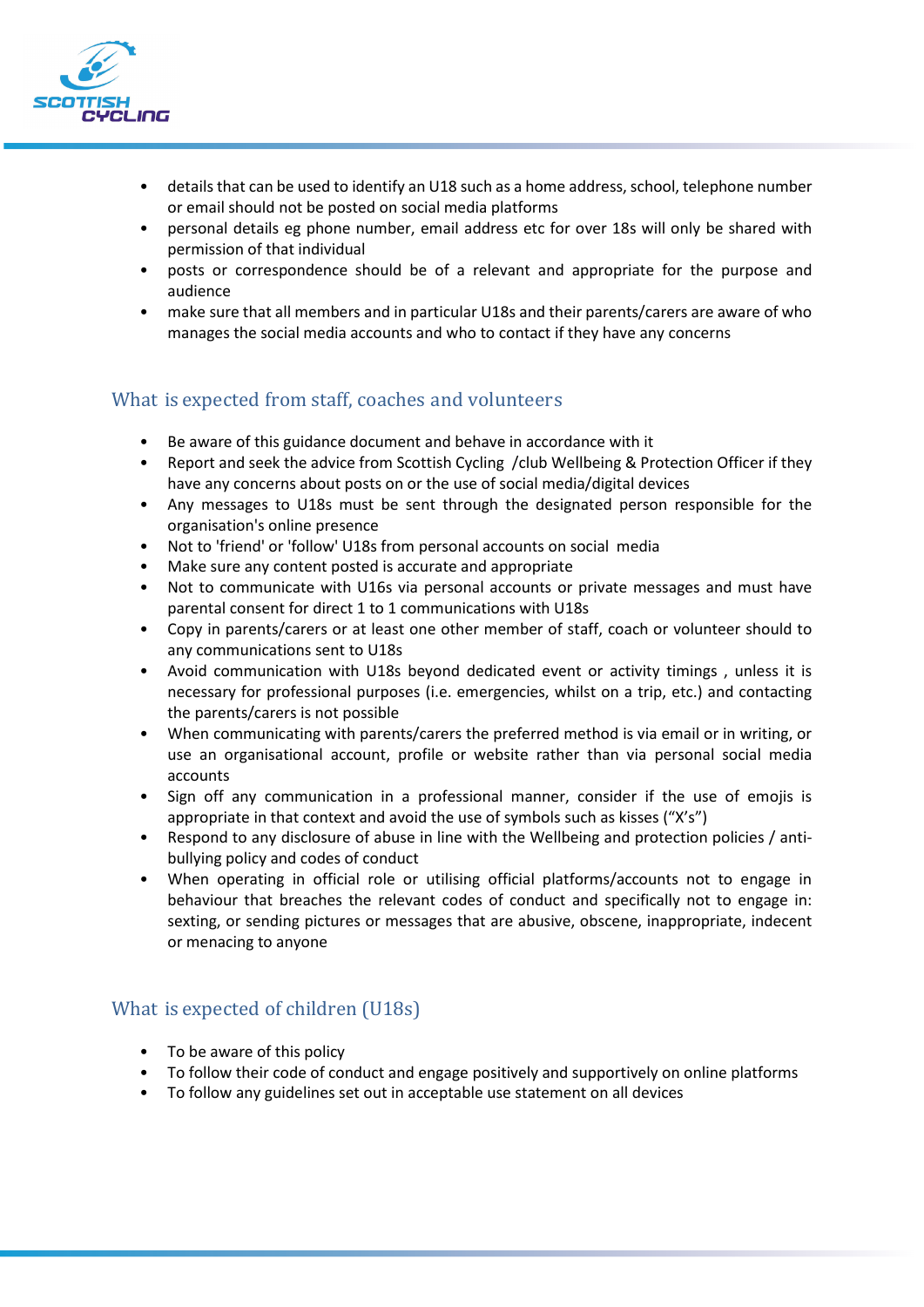

### What is expected of parents/carers

- they should be aware of this policy and behave in accordance with it
- they should seek the advice from Scottish Cycling /club Wellbeing & Protection Officer if they have any concerns about the use of the internet or social media
- they should communicate with staff, coaches and volunteers in a professional and appropriate manner in line with the parents code of conduct
- When engaging with members of the Cycling community do not behave in any manner that breaches the relevant codes of conduct and specifically not to engage in: sexting, or sending pictures or messages that are abusive, obscene, inappropriate, indecent or menacing to anyone

# Consent for communicating with and adding U18s to social media platforms and other digital devices eg mobile phones

When using social media, mobile phone or other devices to communicate, take the following precautions to help keep children safe:

- staff, coaches and volunteers should communicate through parents/carers directly or copy them into all messages to U16s and CC them into communications with U18s
- **U18s** duel consent should be requested from the young person and their parent/carer for communication, use of photos/filming and addition to social media platforms; where consent has been received. Direct communication with where for a specific purpose and following the good practice of group message of CC-in in parents/other volunteers can be carried out with this age group
- **U16s** parents/carers should be asked for consent for communication, use of photos/filming and addition to social media platforms; the views of the child should also be taken into account and where possible duel consent is best practice for this age group. There should be no direct 1 to 1 communication/digital contact between adult coaches/volunteers/staff and children U16
- **U12s**, all communication will be direct with parents and the use of photos/filming and connection on social media will be with parental consent, the views of the child where possible should also be taken and consider, particularly in the use and sharing of photo's of film of them. There should be no direct 1 to 1 communication/digital contact between adult coaches/volunteers/staff and children U12

# How coaches/volunteers/staff should respond to digital communication initiated by children

- if a child tries to start a digital communication which is not of a professional manner (for example, their personal life), the member of staff, coach or volunteer should:
	- $\circ$  end the conversation in a kind and thoughtful manner explaining that they can't engage or not reply
	- o seek advice and inform the club Wellbeing & Protection Officer as soon as possible and if needed arrange to address the matter with the child and their parents/carers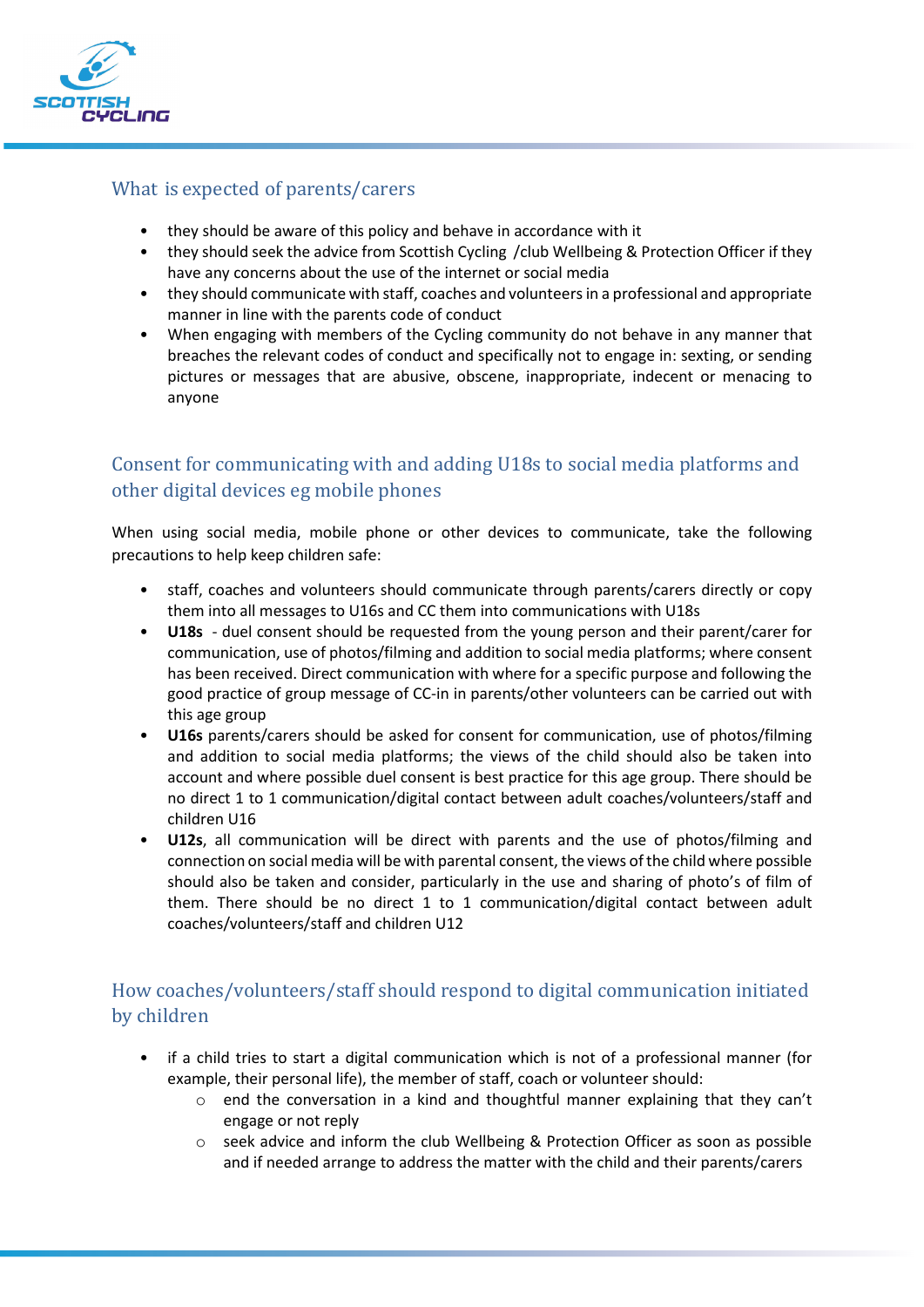

o if the conversation raises safeguarding concerns, notify the club Wellbeing & Protection Officer (and Scottish Cycling if the matter is a serious concern) as soon as possible

Specific advice is provided for adults working with U18 volunteers, regarding communication relating to volunteer roles which is provided in *Appendix 12: Guidance on working with U18 volunteers*

### Using mobile phones/devices during activities

So that all participants, particularly U18s can enjoy and actively take part in Cycling, we discourage the use of mobile phones/devices. As part of this policy we will:

- make members, particularly U18s aware of how and who to contact if there is an emergency or a change to previously agreed arrangements
- advise parents/carers that it may not be possible to contact U18s during activities and provide a contact within the club or organisation who will be reachable should there be an emergency
- highlight to members, particularly U18s that the use of mobile phones and other digital devices during sporting activities has an impact on their safety awareness and environment, their levels of participation and achievement

#### **Support guides**

- **A1**: **Setting up a Club Social Media Account**
- **A2: Good Practice on Social media**
- **A3: Pages Vs Groups and Chats**
	- o **Safe Practice**
	- o **Dealing with unofficial groups/chats**
- **A4: Guidance on photography & filming best practice guidance**
- **A5: Livestreaming**
- **A6: Guidance for online coaching**
- **A7: Sources of further information and support**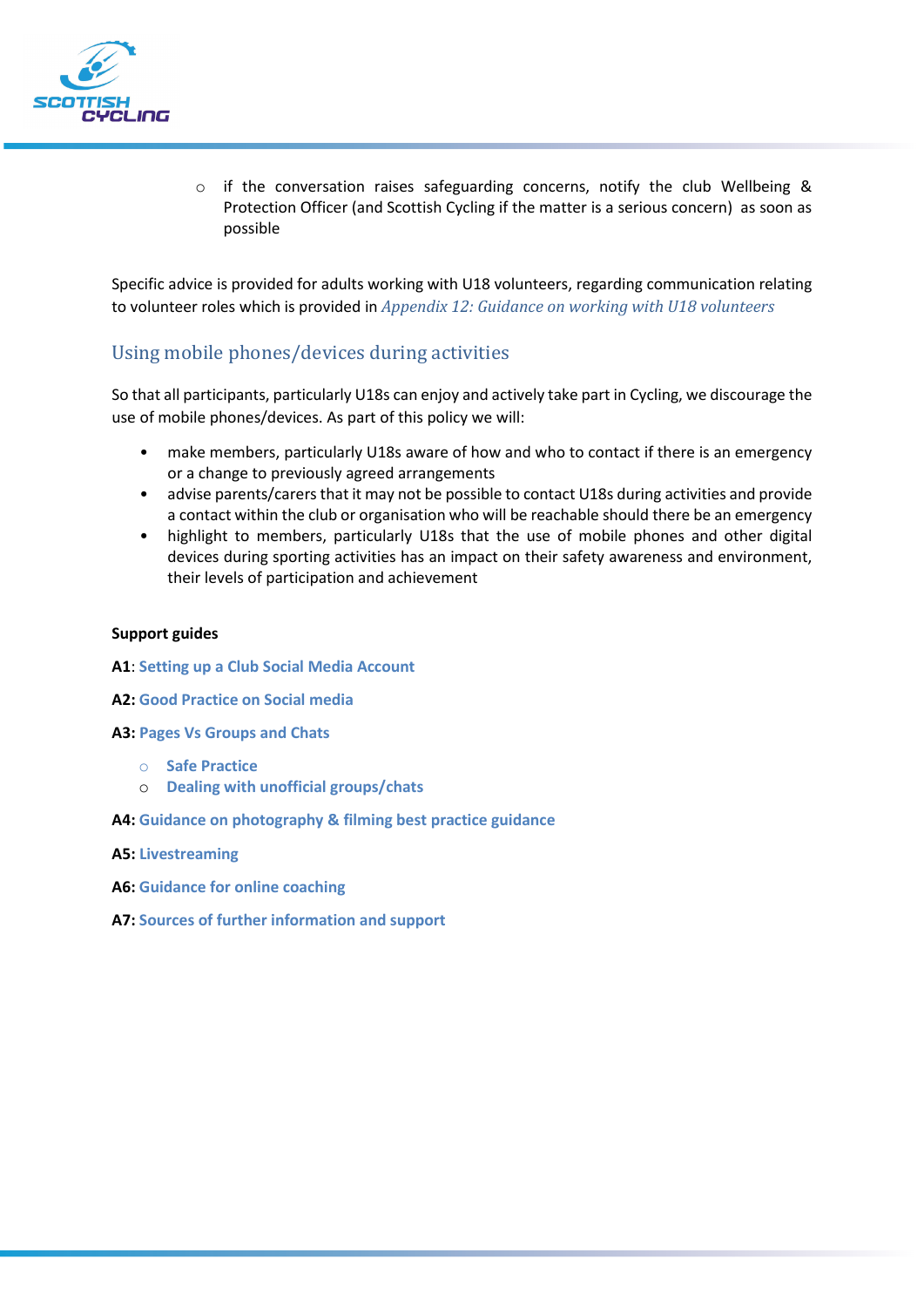

# **Setting Up a Club Social Media Account**

### **Before Setting Up a Club Social Media Account**

Please note some important considerations before you set up your club social media account.

Make sure your club and committee have discussed the responsibilities around who will keep it up to date.

Managing social media accounts is a significant commitment, it is recommended to post at least once a day. We recommend, if possible, to share responsibilities between a few volunteers.

U18s cannot lead on Social Media Activities for any club, however they can assist the designated Social Media Manager for the club. For More Information on U18 volunteers read *Appendix 12: Guidance on working with U18 volunteers*

### **Setting up your Social Media Account:**

The club should have a separate webpage/profile which is used for Cycling only. However, it should be understood that not all social media sites are created equal. There is a difference between a 'social' network and a 'media sharing' network.

Examples of a **social network** are Twitter and Facebook.

These networks encourage relationships and conversations. They are used by people who want to connect with others (including your club) online.

Examples of a **media sharing network** are Instagram and Youtube.

These networks defining and primary purpose is to enable its users to find and share media, primarily photos, videos and live videos. Whilst facebook and twitter posts start with text, platforms like Instagram start with the imagery to which users can add content like captions or mentions of other users.

Both types of network, if utilised effectively, can be invaluable for club and brand awareness, lead generation, audience engagement, relationship building and customer service. For an explanation of some of the most common networks and how to utilise them effectively for your needs please view the (name document properly –Social Media Guidance Document) (appendix x)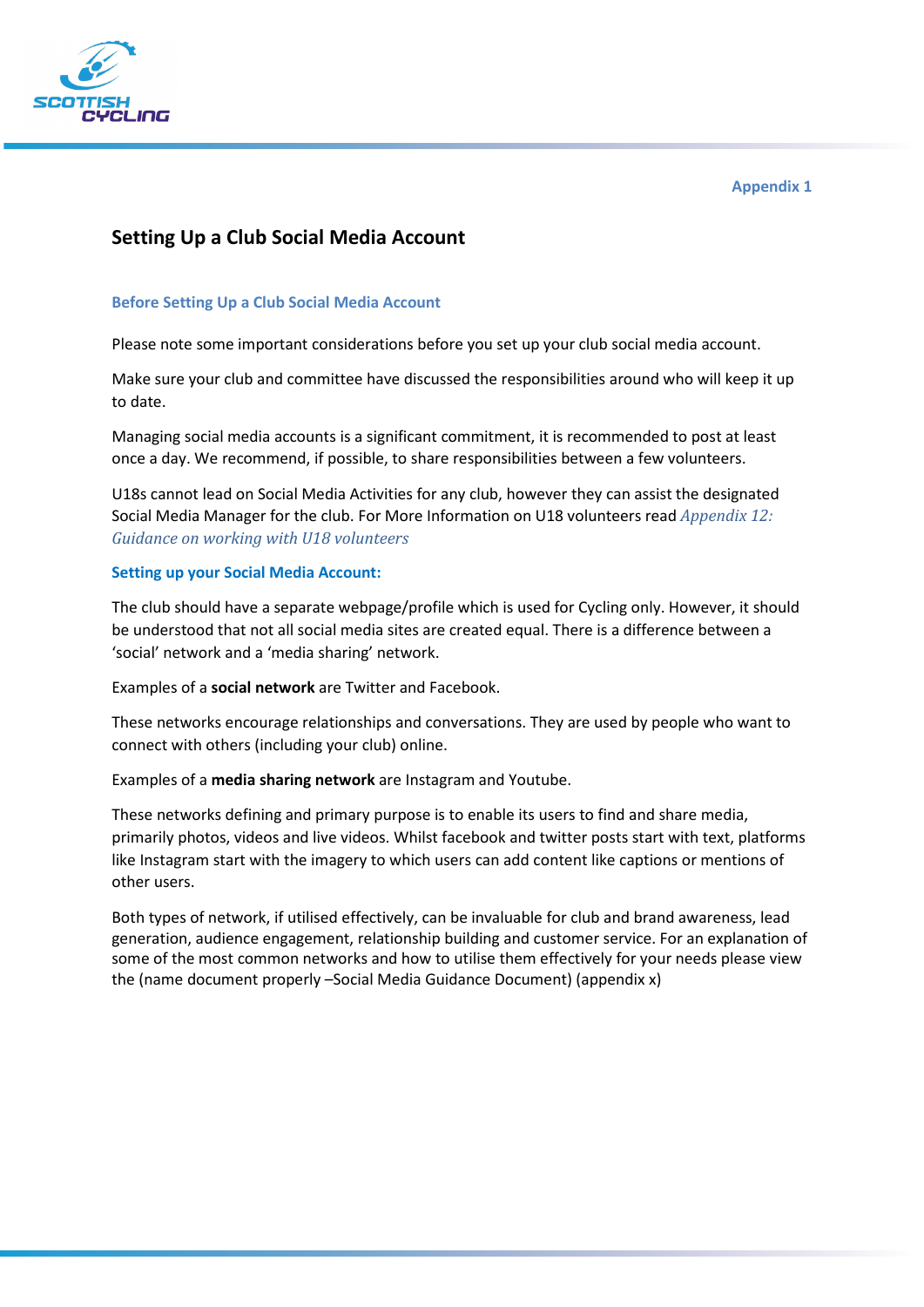

# **Good Practice on Social Media**

### **Safety**

Online technology has advanced and changed the way people communicate and interact on a daily basis. Sports organisations, coaches and others involved in providing activities for children and young people are increasingly using the internet and social media to promote sport and communicate.

Although digital media and communication can provide benefits for those involved, they also pose potential safeguarding risks to children and young people.

### **Communicating with U18s via social media**

Adults and young persons should not be 'friending' or 'following' each other, outside of the Cycling relationship. Communications for Cycling purposes should be through sites/identities which are public and managed by the club. This applies to adults in a position of trust as well as to the adults who come into contact with young people through netball. For example:

Coaches should aim to avoid unnecessary 1 to 1 direct communication with athletes under 18 years by: Text message, e-mail or instant message/social network site

If using these methods others should be copied in eg assistant coach/parent etc

- 2. Coaches should limit communication to athlete-related matters / send in a group
- 3. For under 16 parental consent is needed
- 4. For under 18 parents should be made aware

### **Keeping yourself safe**

No matter your security settings social media is public, the general advice is to only post what you are happy for people to see. Travel arrangements, closed training information or personal information should be kept off of your main page.

You are in control of how much information you share on your social networks or any other website. Don't post information you consider to be private.

If you are ever unsure, we recommend you ask yourself the following questions:

- Who am I sharing this information with?
- How much and what type of information am I sharing?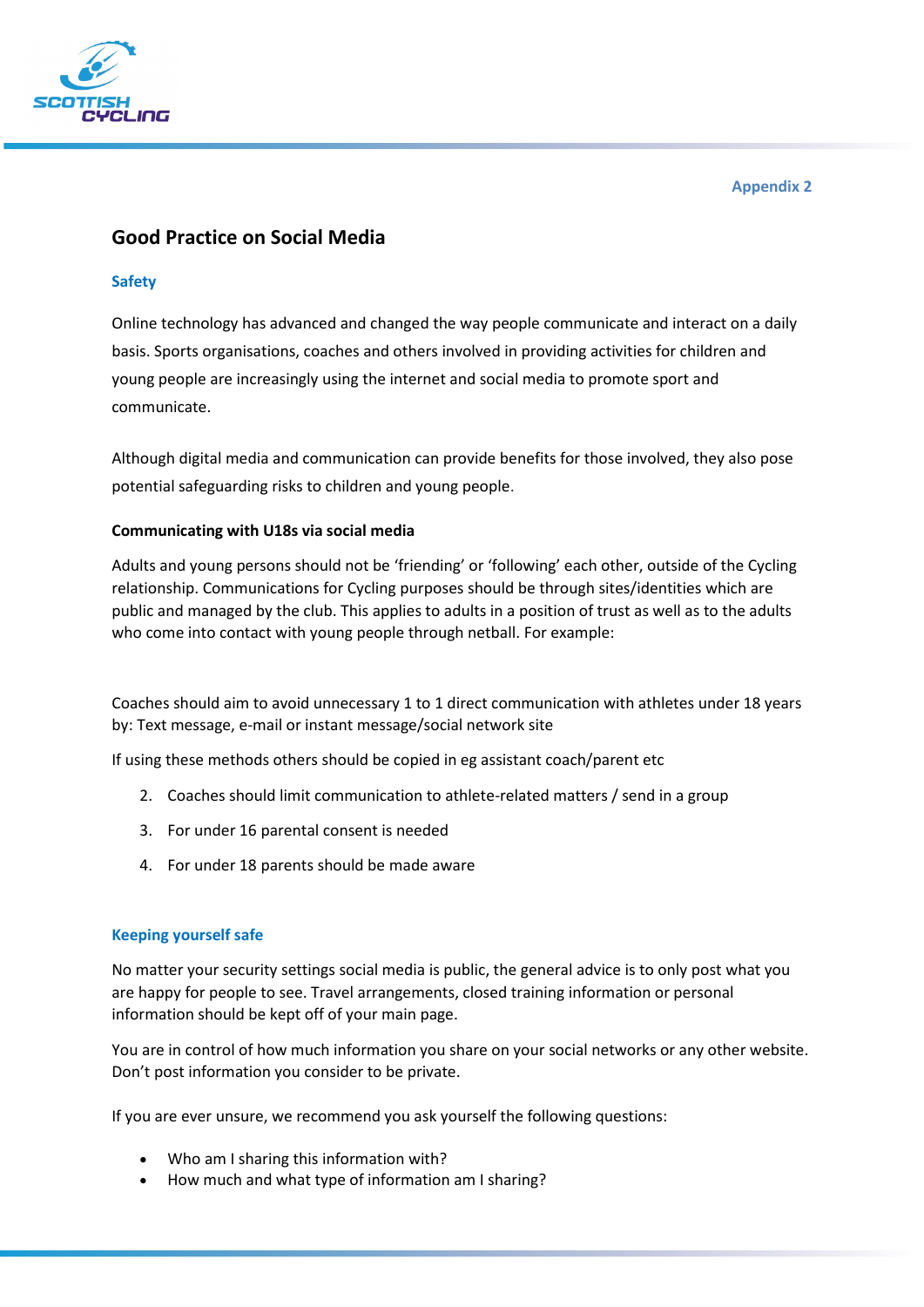

- How many people can see the information I am sharing?
- Can I trust all the people that see this information?

If someone requests you remove information that you posted about them, please honour their request and remove the post.

For more information of Utilising Social Networks Safely view appendix x – Social Media Guidance Document.

### **Attitude**

Everyone should be mindful that social media must not be used to insult, be little or criticise other members, teams, players, officials, volunteers, partners or staff of Scottish Cycling .

Expressing your opinion is fine, being rude in the way you express it or expressing discriminatory views is not and could lead to the individual who posted the comment, anyone who forwards or positively affirms the comment, and the person with administrative rights for the site used, being subject to Disciplinary Action. Anyone who has posted an offensive message or image is advised to remove the comment as soon as possible, to reduce its impact.

Top Tips for Clubs to promote safe and responsible social media behaviours in U18s

- Have regular conversations with your players about positive online behaviours and expectations
- Engage with the parents & cares of 18s about the clubs policies and expectations
- Use posters and other resource in your venue
- Post safe online guidelines or posters on your clubs social media pages
- Give reminders ahead of events
- Do a post-Xmas reminder about appropriate use of social media and mobile phones as there is a spike in the number of reported incidents at this time, anecdotally linked to new device as xmas gifts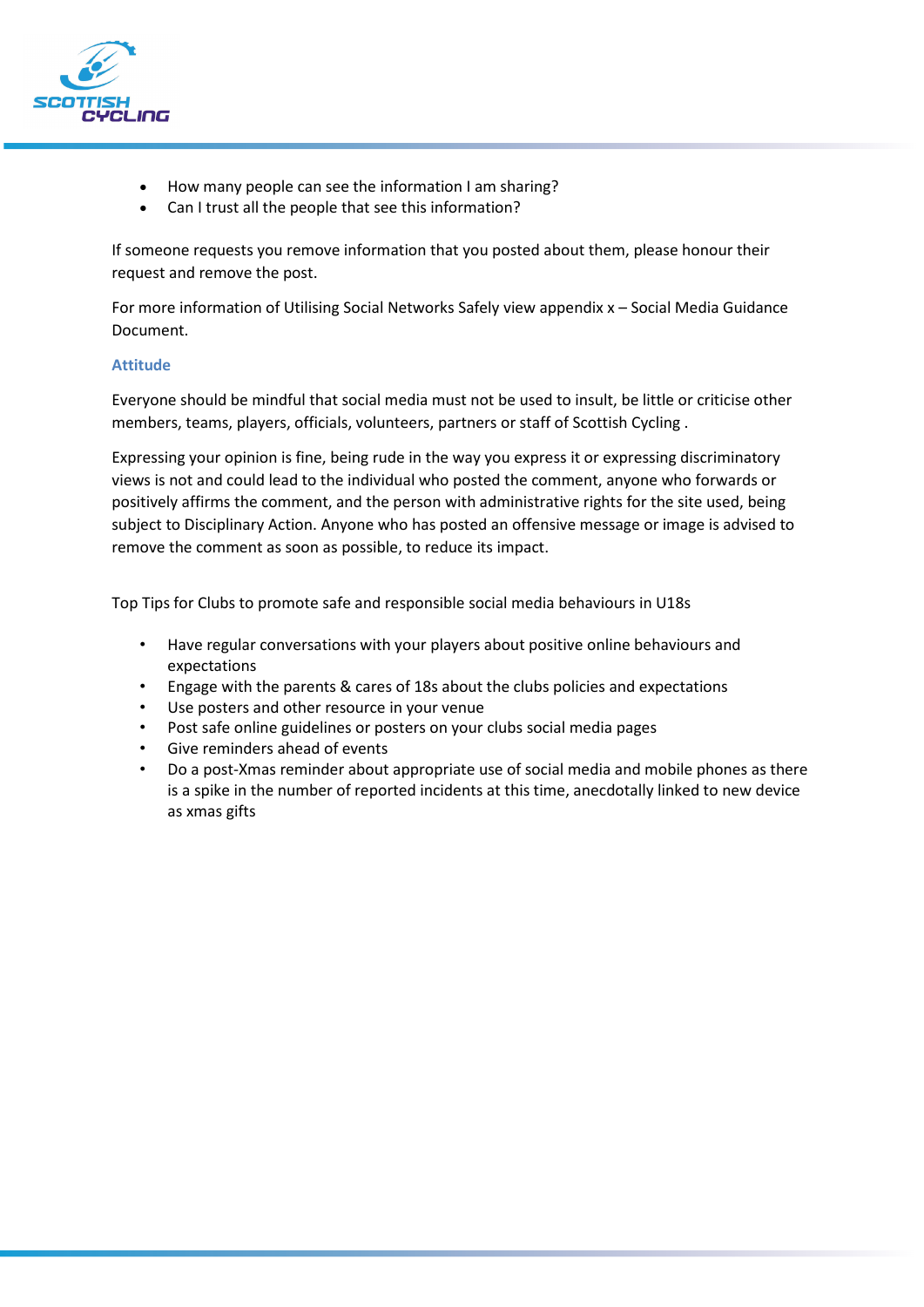

# **Pages Vs Groups & Chats**

You can set up a separate closed group (facebook) or group direct messages (twitter/facebook messenger/whatsapp) to share information you do not want the general public to see.

### **Definitions:**

### **GROUP/Chat Group:**

- 1. Forum to communicate with a specific group of people eg members
- 2. Closed Group
- 3. Membership only to specific people eg all club members/ a squad Age 13+

#### **PAGE:**

- 1. Promote activities to wider audience eg membership & potential members
- 2. Page visible to all users on the platform
- 3. Should not contain info about young people

### **Dealing with Unofficial Groups/chat groups**

If a social media Group or Chat is setup by the Scottish Cycling or a member club eg coaches/other volunteers/members to communicate officially about official activities; this should be with the designated staff member or Club Social Media Managers knowledge and agreement. It is the responsibility of Scottish Cycling or the club to ensure the group or chat does not breach the relevant codes of conduct, this social media and communication policy and other relevant polices, procedures and laws or the platforms terms and conditions

It is common for groups of players and other engaged in shared activities to set up an unofficial group or chat. You will normally become aware of these unofficial groups/chats when problems about content or behaviour within that group arises and this is brought to your attention for help/resolution.

To deal with problematic unofficial groups/chats:

- Identify if the group/chat is impacting on club activities
- Write to all involved coach/volunteers/player, CC to their parents if the group is U18 and cover the following points:
	- $\circ$  This is an unofficial group / chat that is not part of the clubs identified social media platforms
	- $\circ$  The club has had reports of concern regarding the content/behaviour/etc on the platform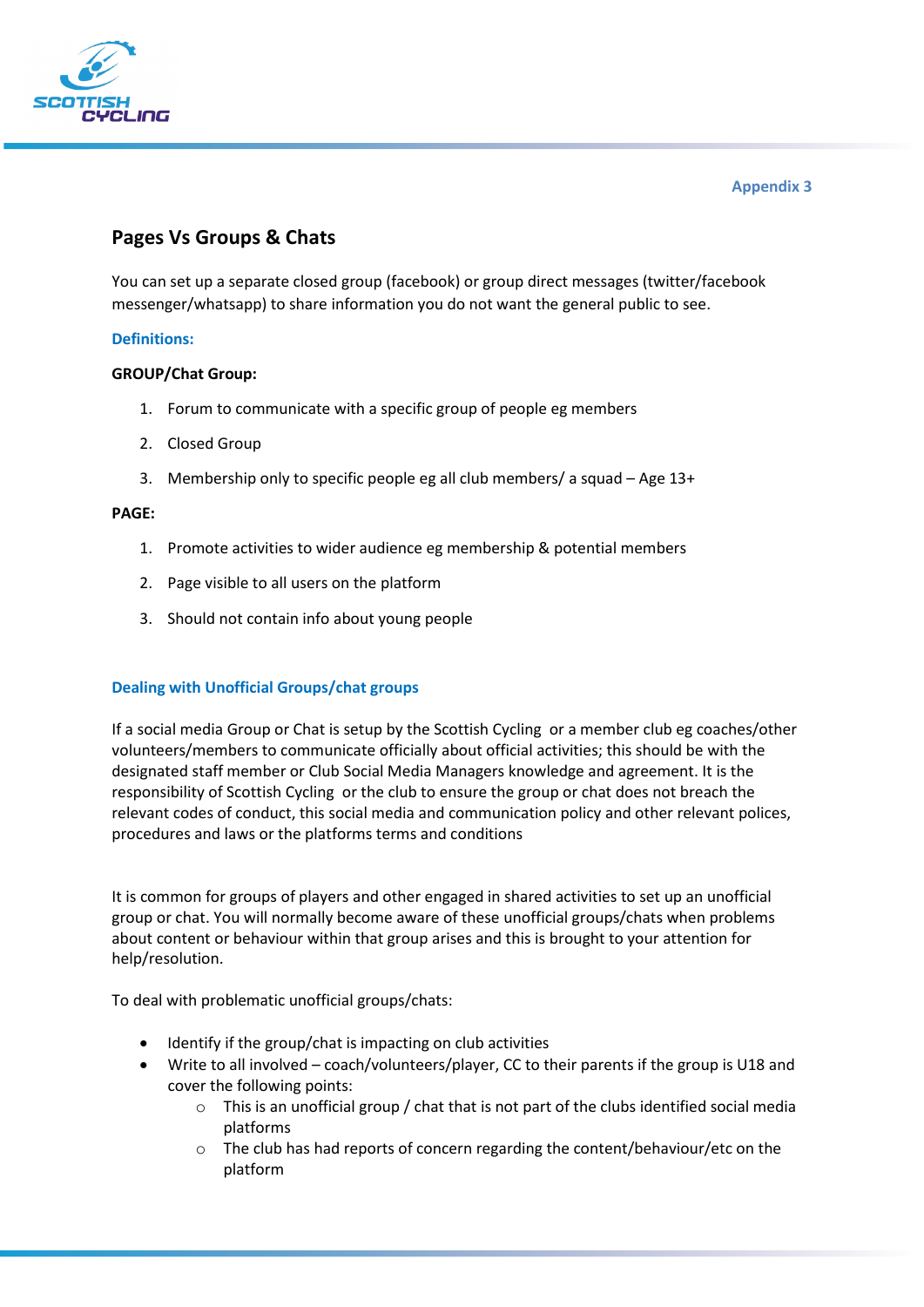

- o As this is not a club platform, the club is writing to all parties involved OR parents of U18s involved asking them to speak to their young person
- o The club requests that this group / chat is shut down as it is not an official communication platform of the clubs, it is not moderated or administered by the club and the reported behaviours/activities are not inline with code of conduct or the social media policy
- o Note that if the parties involved choose not to shut the group down then the management and moderation of the group remains the participants responsibility and for U18s the responsibility of the young person parent and problems should be reported to the platform following their complaints and reporting process
- o Any continued problems at club level as a result of the unofficial group will be addressed via the normal process via the codes of conduct
- o Sign post to support resources eg UK safer Internet Centre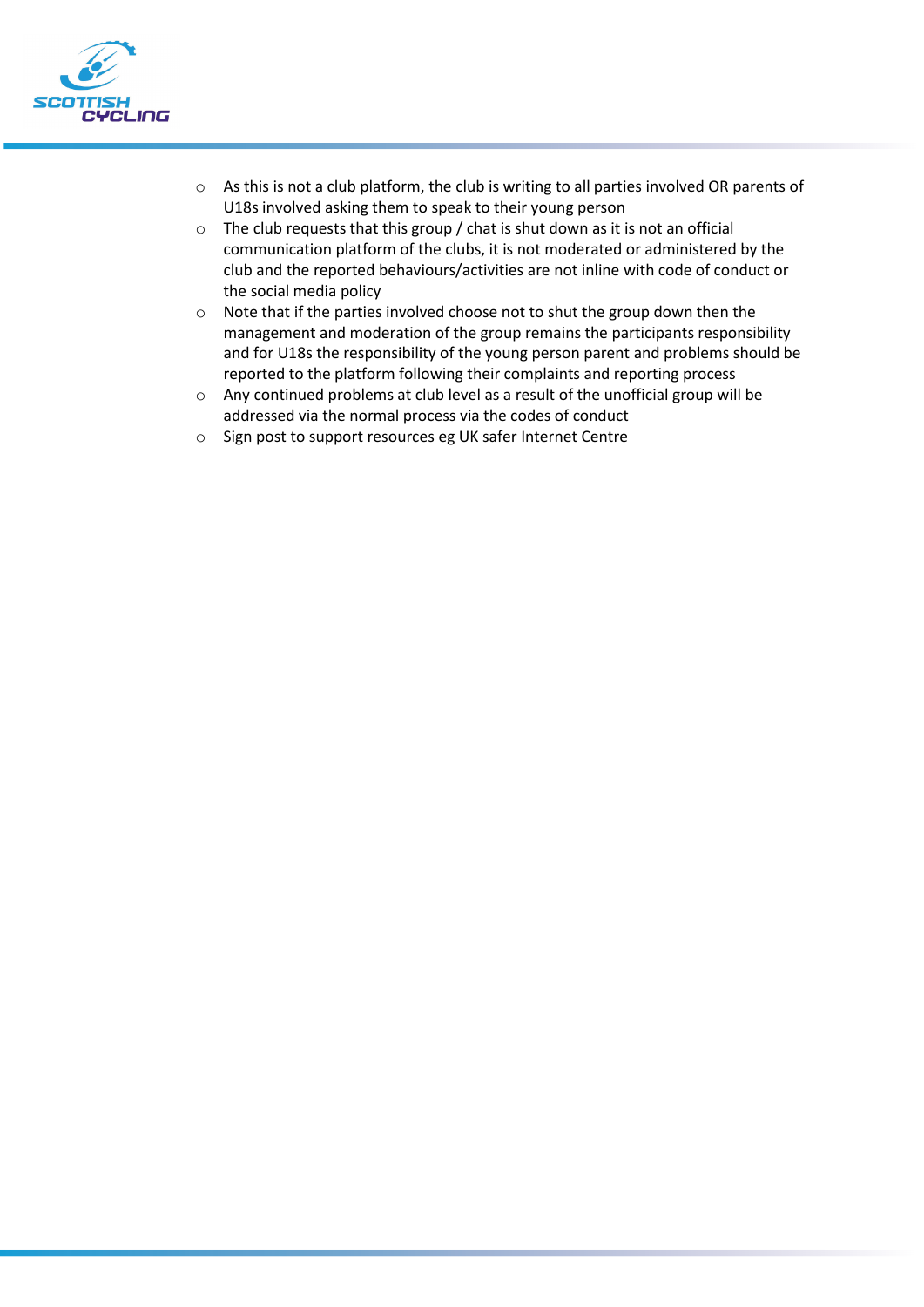

# **PHOTOGRAPHY AND FILMING BEST PRACTICE GUIDANCE**

### **RISKS OF SHARING IMAGES ONLINE**

Sharing photographs and images on social media or other online platforms carries potential risks; particularly for U18s and adults at risk of harm. For example:

- individuals may become vulnerable to grooming if a photograph is shared alongside information that makes them identifiable. This includes: personal details; a tag with location information; visual details such as a school/club uniform
- inappropriate images of individuals may be shared online
- images may be copied, downloaded, screenshotted or shared by anyone
- images may be adapted and used inappropriately
- photos or videos may appear in internet search results
- depending on the terms and conditions of using an online platform, the image may be owned by the platform once it's been posted. Platforms may then license images for use by third parties – such as for commercial purposes
- each photo or video, and any comments on them, become a part of a person's public image.

### **CLUBS AND COUNTIES SHOULD SEEK TO KEEP CHILDREN SAFE BY**

- always seek written consent for photographs or videos of members be posted on social media
- For U12s, parental consent will be sought. For U18s who are 12 years or older, duel consent from both the parent/care and the young person will be sought
- if consent is withdrawn, taking reasonable steps to remove the photos from public view. It may not be possible to delete or destroy all images that have been disseminated online (such as via social media) or in hard copy.
- When poting content for U18s only using first names, unless:
	- o it's considered necessary such as for elite /high profile child players
	- o it's in the child's best interests
	- $\circ$  the child and parent/carers have consented (and been informed how, where, in what context an image might be used, e.g. public website, or through social media, and are aware of potential risks)
- never publishing personal information about members, particularly U18s and adults at risk of harm
- make sure all members and for U18s, their parents carers understand how images will be securely stored and for how long (including how we will control access to the images and their associated information)
- reducing the risk of images being copied and used inappropriately by:
	- o only using images of members, particularly U18s and adults at risk of harm in appropriate clothing
	- o avoid images and camera angles that may be more prone to misinterpretation or misuse than others
	- $\circ$  avoiding full face and body shots of members taking part in activities eg workout sessions / swimming where there may be a heightened risk of images being misused
- using images that positively reflect the person's involvement in the activity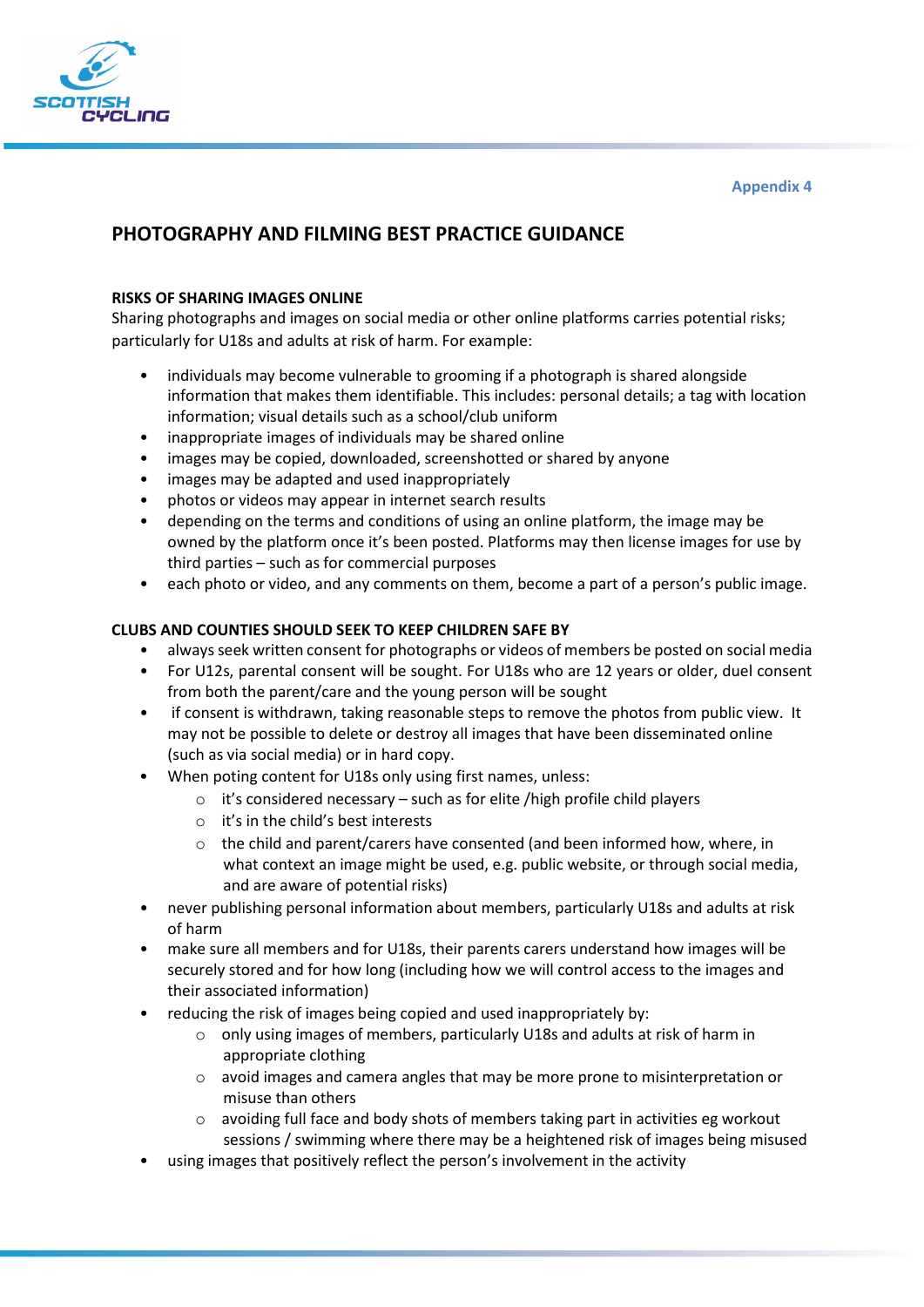

#### **PHOTOGRAPHY AND/OR FILMING FOR PERSONAL USE**

At events there is wide spread use of digital device to capture photos and videos for personal use by players both over and U18, coaches and volunteers spectators. It is advisable to publish guidance on what will be allowed in the event programmes and/or announce details before the start of the event. Highlighting any restricted areas eg zero tolerance of devices/photography/filming in showers/changing rooms/toilets etc

In the event that a player wishes to enter into a private arrangement with a commercial photographer or videographer, the photographer or videographer must have the express consent of that player (or their parent or legal guardian where the player is under 18 years old) and Scottish Cycling recommends that clubs and associations make any such photographer/videographer aware that they should be notifying the Event Organiser of their attendance at the competition.

### **USING OFFICIAL OR PROFESSIONAL PHOTOGRAPHERS**

If a club or association engages a photographer for an event, it is advised that they:

- follow a safe recruitment process/policy (see appendix 3 the Scottish Cycling Wellbeing & Child Protection Policy)
- provide the photographer with a clear brief about appropriate content and behaviour
- ensure the photographer wears identification at all times
- for U18 events, inform children and parents/carers that a photographer will be at the event and ensure they give written consent to images which feature close up images of their child being taken and shared\*
- inform the photographer about how to identify and avoid taking images of children without the required parental consent
- clarify areas where all photography is prohibited (i.e. toilets, changing areas, first aid areas)
- not allow the photographer to have unsupervised access to U18s or adults at risk of harm
- not allow the photographer to carry out sessions outside the event or at an U18s/adult at risk of harm's home
- report any concerns regarding inappropriate or intrusive photography

\*At some events, wide-angle and general images of the event, the site, award ceremonies, and similar may be taken. It may not be reasonable, practical or proportionate to secure consent for every participating child in order to take such images. In these circumstances, clubs and associations should make clear to all participants and parents of U18s that these kinds of images will be taken, and for what purposes.

### **PHOTOGRAPHY AND/OR FILMING FOR WIDER USE**

If people such as local journalists or professional photographers (not hired by a club or association) wish to operate at an event and share the images professionally or in the wider world, clubs and associations should ensure they have given proper permission for this in advance.

Clubs and associations should ensure the following information is provided to them:

- the name and address of the person using the camera
- if focusing on a particular club or person the details of those (if possible)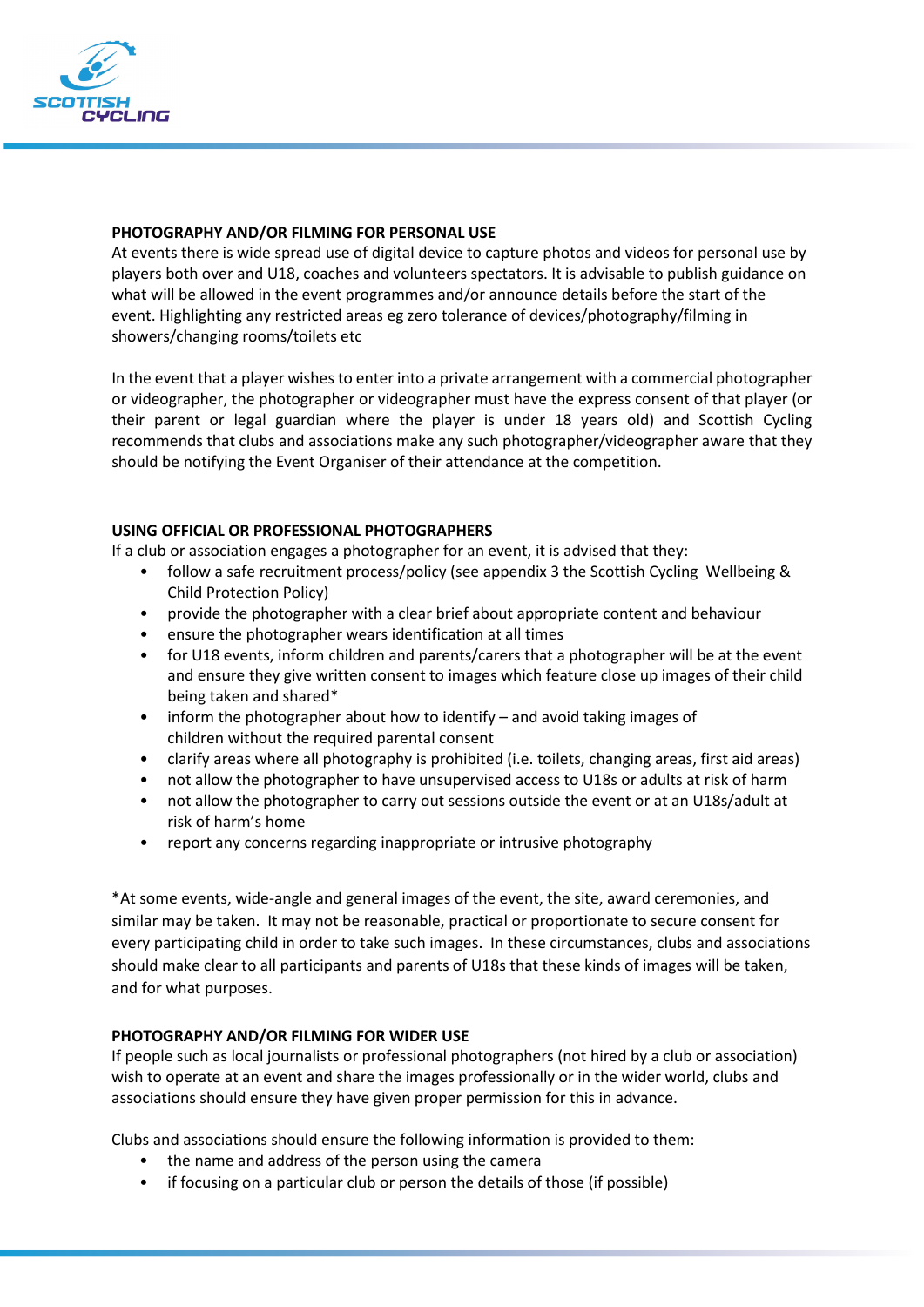

- the reason for taking the images and/or what the images will be used for
- a signed declaration that the information provided is valid and that the images will only be used for the reasons given

Clubs and associations should verify these details and decide whether to grant permission for the photographs/films to be taken. They should also seek consent from the people/clubs (and parents/carers if U18s) who are the intended subjects of the images and inform the photographer of anyone who does not give consent.

Clubs and associations must inform all participants and in particular U18s their parents/carers and adults at risk of harm that an external photographer is present and ensure they are easily identifiable.

#### **CONCERNS**

If a club or association becomes concerned that someone unknown to them is taking photography or filming without permission, they should ask them to leave and (depending on the nature of the concerns) follow Scottish Cycling Wellbeing and Protection procedures.

Where inappropriate images/films are being taken that raise a safeguarding concern, this should be reported to the club Wellbeing and Protection Officer and Scottish Cycling Wellbeing & Protection Officer. It may also be necessary to report this to the police.

#### **STORING IMAGES**

Clubs and associations must store photographs and videos securely and in accordance with data protection law.

Hard copies of images should be kept in a locked drawer and electronic images in a protected folder with restricted access.

Images of U18s should never be stored on unencrypted portable equipment such as laptops, memory sticks and mobile phones.

#### **USE OF PERSONAL EQUIPMNET**

It is recommended that staff and volunteers must not use any personal devices/equipment to take photos and films of U18s/adults at risk of harm. If there is no club equipment available for this purpose they should declare the intent to use personal equipment, register its use and once the images have been taken, remove them permanently form their personal devices and any linked cloud or other storage and store as per the above advice on the club/associates storage facilities.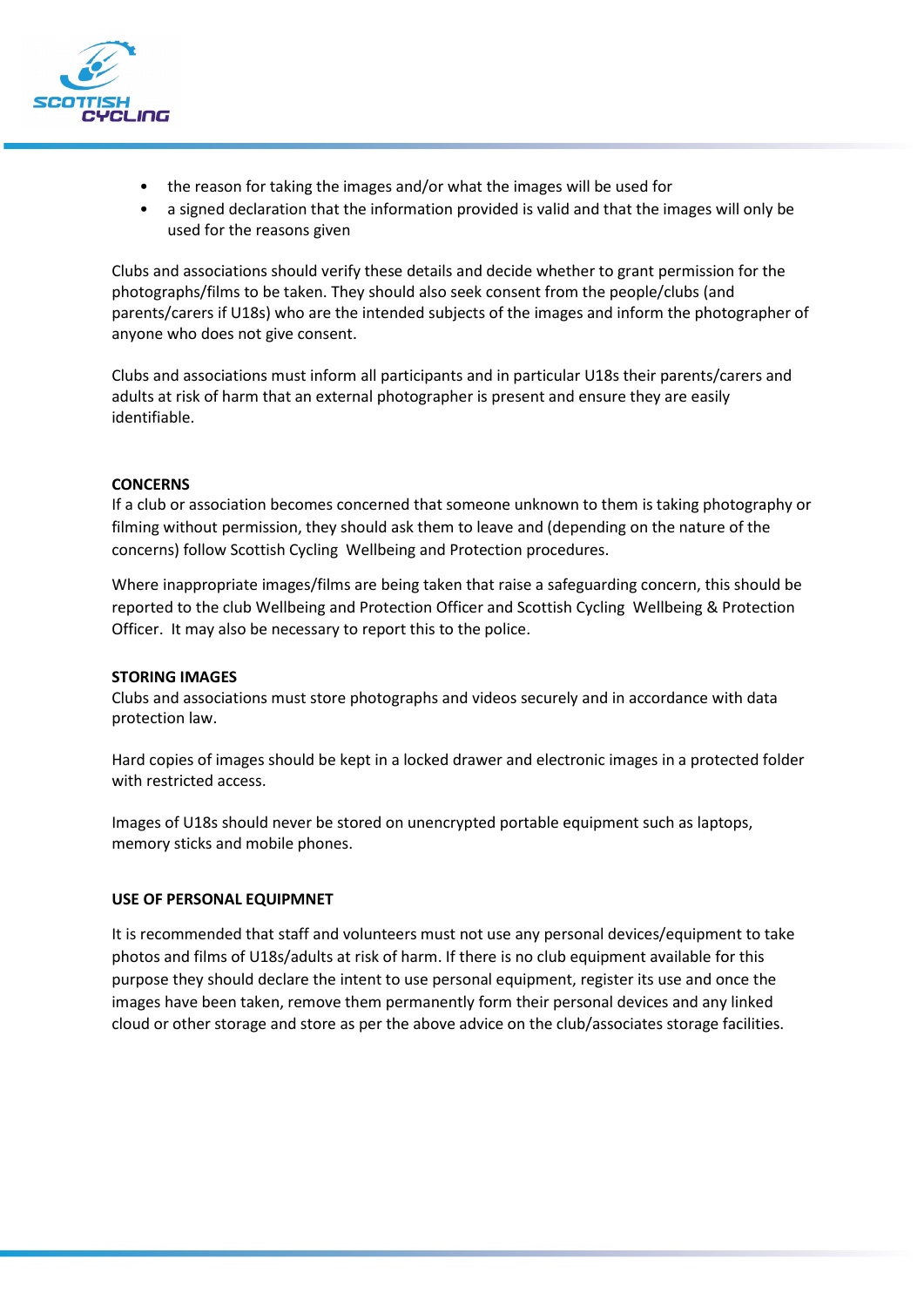

**Appendix 5**

# Livestreaming

Livestreaming is a method of sharing filmed content/activities/events in real time, from anywhere, at any time on a range of different social media platforms. Livestreaming is very similar to a live TV broadcast with a few notable differences - it is broadcast via the internet over various social media platforms EG Facebook, Instagram, YouTube etc. People viewing the livestream are often be able to interact with it by sending in comments, emoji reactions audio clips and on some platforms turning on their web cam, in addition to just watching. Some livestreams can also be saved and kept on social media platforms to view later.

There is a crossover between Livestreaming platforms eg Facebook, YouTube, Instagram and web based meeting platforms eg Zoom. Where an interactive meeting platform is used to do do both a livestream session - presented, TV style broadcast OR an interactive hosted session where all participants can share their webcams and participate more meeting or shared session style.

Guidance on interactive meeting platforms like Zoom and delivery of online coaching sessions is provided in Appendix 5 of this document.

### **Hosting a livestream**

Hosting a livestream means any situation where you instigate, publish and are responsible for streaming of online content.

To create a safe environment for all members particularly children U18 and adults at risk, when using a livestream, safety considerations should be taken into account. As well as following all relevant polices and procedures.

- Consider which platform to use. Some free platforms such as YouTube or Facebook Live do not allow you to restrict the audience.
- Consider how to make sure your livestream can be set up only for the people you've invited EG select a platform that requires participants to register to watch the stream and that issues a log in and password. Or using a custom platform or group if you regularly livestream
- Even if a participant can't be seen on screen in your Livestream there may still be identifying information when they login, comment or interact using emojis such as their name, email address or a link to their social media account. If you are hosting an open public Livestream (as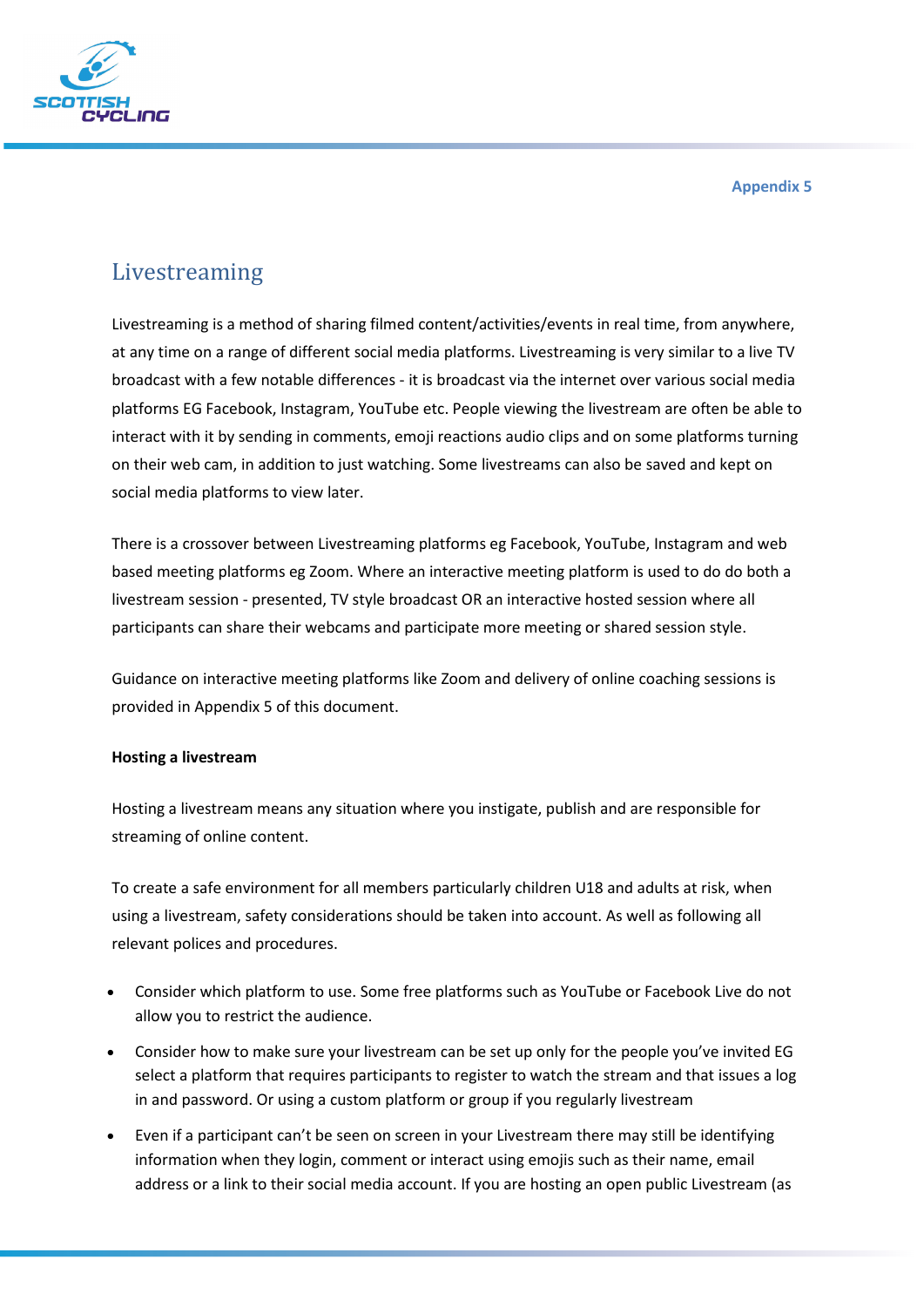

opposed to a privet club members only one) never reveal the full identity of individual participants and keep any identifying information private – you may have to issue joining instructions telling people to only login using their first name, reminding them this is a public broadcast and not to share personal details or use the security settings of the platform to manage this where possible

- Be sensitive to participants needs and if you are covering a topic that may be sensitive during the livestream offer follow up support and advice resources and contact numbers so any one who was watching and was personally affected can seek support should they need to
- Make sure the platform you're using is accessible for those with a disability EG use screen readers or subtitling
- If you're appearing in the livestream, make sure your surroundings, personal dress and environment are appropriate

### **Joining a livestream**

When club members join a livestream that you aren't hosting, they will still be able to participate through posting audio, written comments or liking and sharing the stream. If this is a Livestream that you are recommending to your members carry out the following checks:

- Familiarise yourself with the type of content to be used in the stream and check it's appropriate and relevant
- Find out how the stream will be used by the host in future. Will it be kept for archive purposes and will it be broadcast as a recorded event?
- Familiarise yourself with the privacy settings of the platform being using and how to report any offensive or abusive content
- If you are recommending this content to U18s, ensure you have advised their parents/carer and request their activity is observed/monitored during the session
- Remind members, particularly children U18 and adults at risk of the following, whether they are watching or participating:
	- Live streaming is live, in real time. Any comments made will be seen by others, and they may not be able to delete or edit what's been said. It can become part of their digital footprint
	- Don't share any personal information during a livestream. Give examples of what personal information is if required
	- Advice participants not to respond to contact requests from people they don't know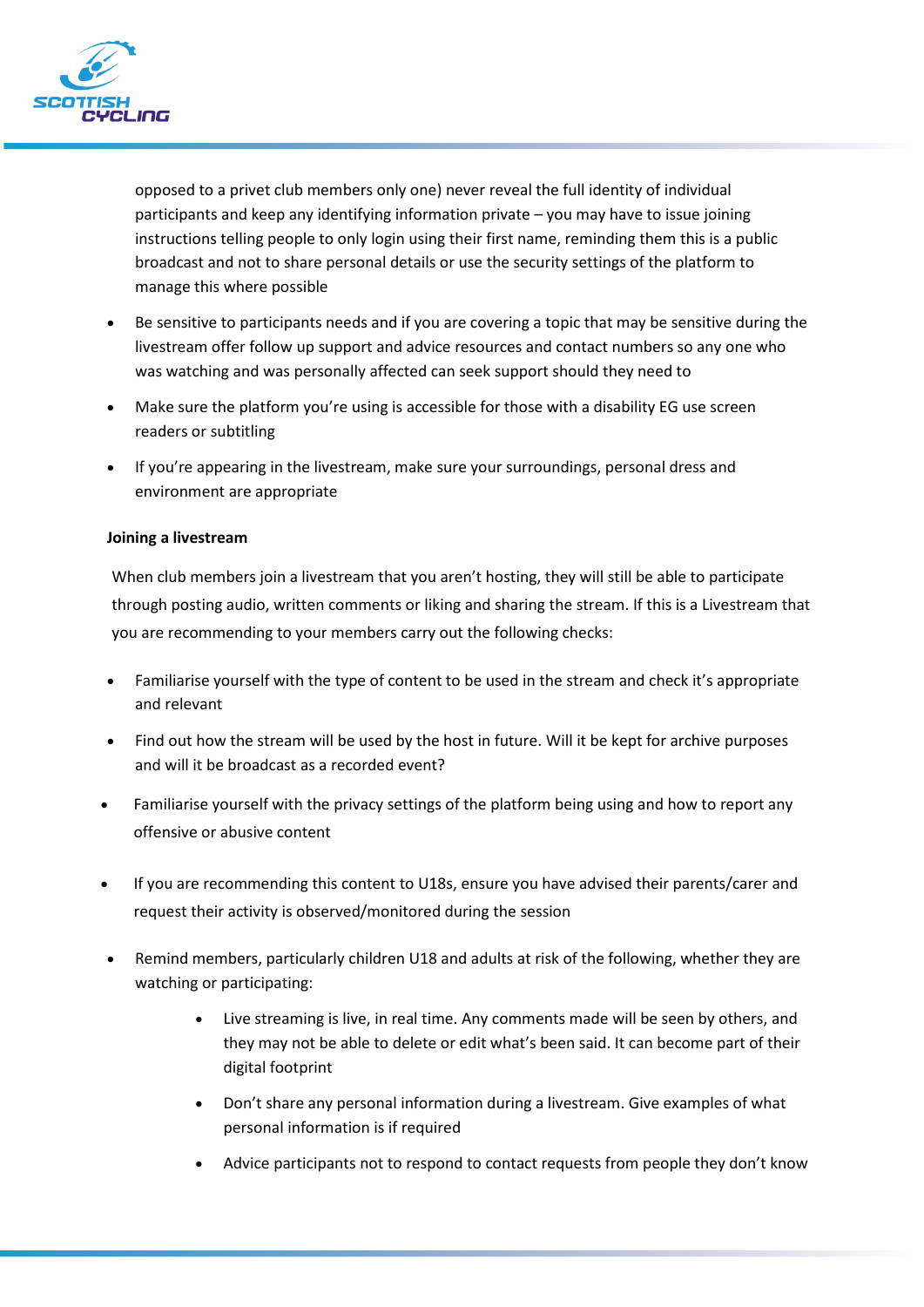

- Some livestreams request donations from the audience. Remind members particularly children U18 and adults at risk they don't have to contribute
- Make sure there is a clear contact should anything happen during the stream or participants see or hear anything upsetting or inappropriate that they can report this to and ask for help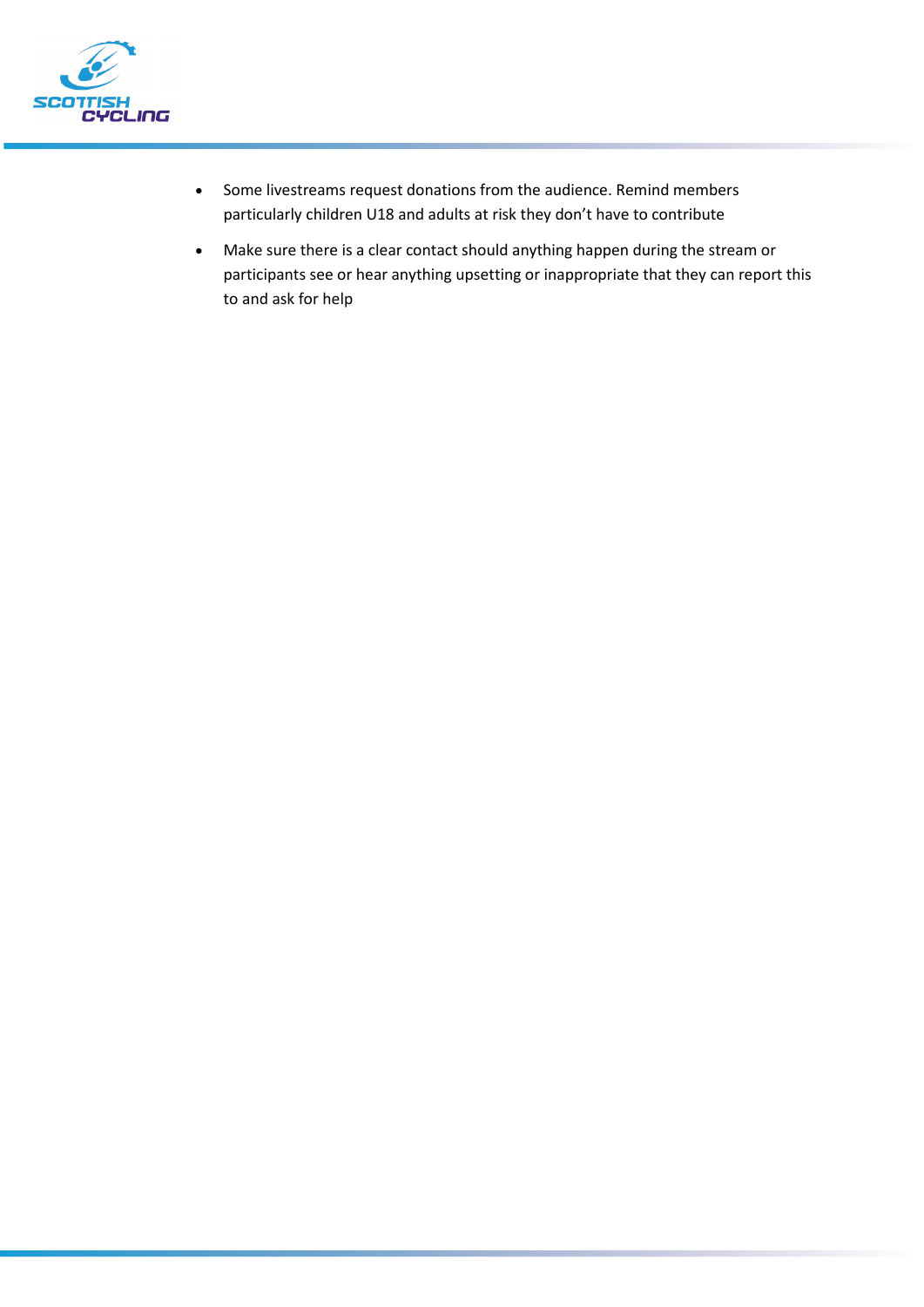

### **GUIDANCE FOR REMOTE ONLINE COACHING**

Lots of coaches are looking at ways to continue working with their athletes following lockdown and COVID 19 management procedures which restrict in person gatherings and the delivery of sessions via online platforms to keep in touch, offer support, guidance and coaching has become more mainstream.

### **Online/remote coaching**

General coaching and safeguarding principles apply risk assessment is key, the coach must be appropriately qualified and PVG checked to deliver the activity planned.

Safeguarding principles should be followed and also coaches should consider activities recommended so that they do not inadvertently recommend practices that may result in young people breaking lockdown or engaging in activities with increased risk factors that may result in injury and place increased pressure on the NHS.

The following guidance is offered to support coaches looking to deliver on behalf of their clubs via online/virtual training.

#### **1. Coaching & Qualifications**

Coaches should only deliver activity for which they are trained. In all instances coaches should apply good coaching practice. They should risk assess the activity, ensuring that it is appropriate for the developmental stage of participants and also take into account the fact that they will not be in close proximity to the athletes or directly supervising them in the same way as a face-to-face environment. Adjustments should be made accordingly.

#### **2. Safety**

Safety of the participant must be paramount. Delivering online / virtually can bring extra challenges that should be addressed. The following guidelines should be followed:

#### **Before commencing any session:**

- The coach should consider all of the usual safety considerations for the training they intend to deliver.
- The coach should put together a pre-training introduction either using a slide or a verbal safety introduction.
- This should include points covering the following:
	- $\circ$  Anyone doing the exercise should be aware of their own capabilities, only do what they are comfortable with and to stop if they need to
	- $\circ$  By continuing with the session participants agree to follow instructions and safety guidance from the coach
	- $\circ$  Under 18s must have permission from their parent/guardian before starting the session and the parent/guardian has checked that the environment is suitable for the training

#### **Examples of what should be considered and included in the pre-training advice where applicable**:

• What is the floor like? Is it safe and will it stay so when/if wet (if applicable)?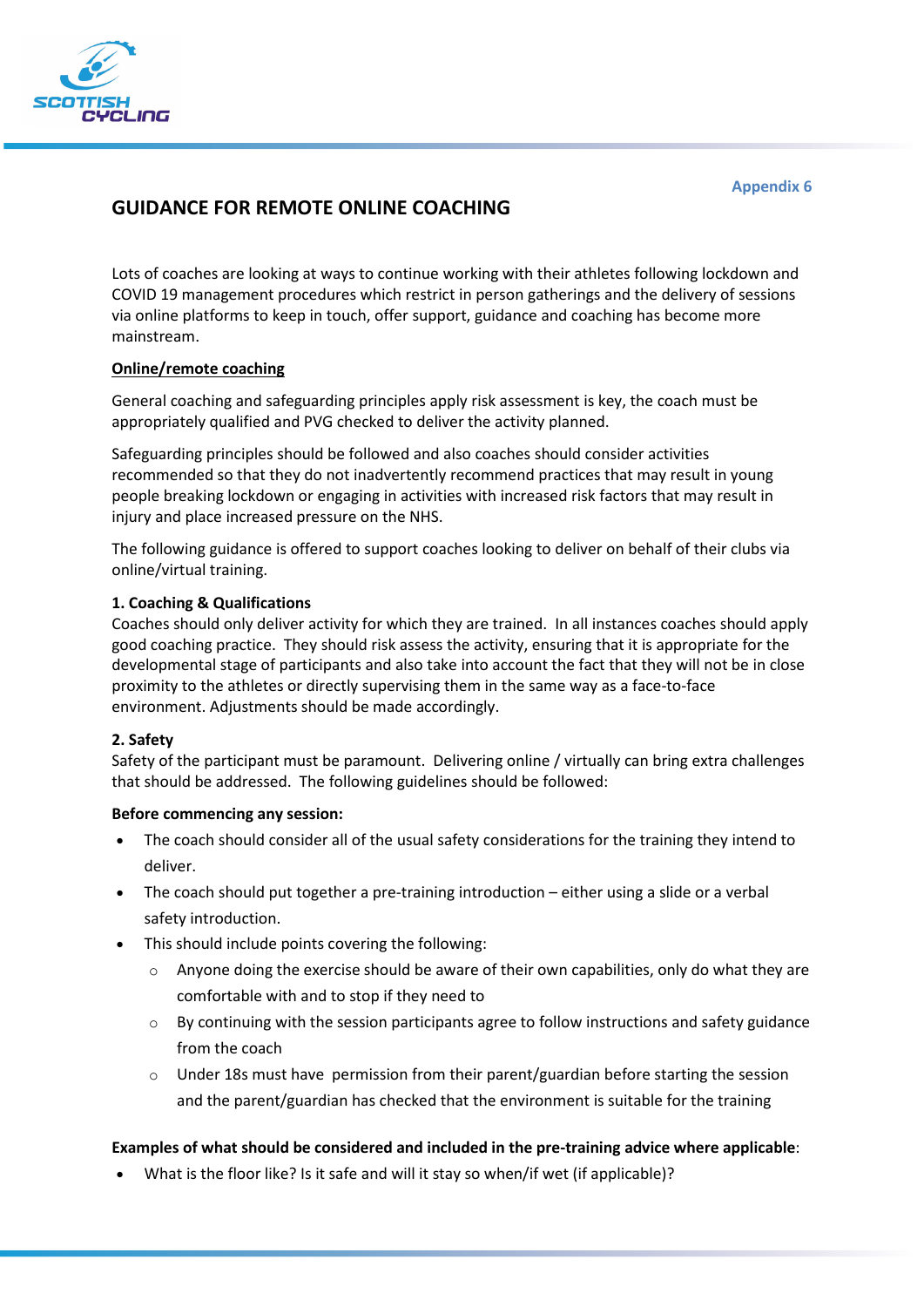

- Is the area well ventilated?
- Do athletes have a mat?
- Can athletes exercise outside?
- Is there furniture athletes may bump into—can it be moved?
- Have athletes got enough space to exercise safely?
- Are there any trip hazards?
- Ensure that the coach and the athletes wear appropriate clothing at all times
- Any equipment used should be wiped clean before and after use
- A responsible adult should be in proximity of the athlete at all times to deal with any issues that arise and to stop the athlete training if there are any health / safety concerns
- Appropriate clothing should be worn including suitable footwear, no jewellery etc
- There is a mechanism for the athlete to feedback to the coach any problems or issues with the session and have a session debrief if possible
- The coach and athlete should stay hydrated
- Ensure the athlete keeps pets and any other distractions away during exercise.
- General note the coach/instructor should be mindful with regard to the use of copyrighted music/material

### **3. Online Coaching: safe practice for coaches and clubs**

As with any other form of coaching, implementing good safeguarding practice is extremely important to protect the participant and also the coach. Existing social media policies should still be followed but may need to be adapted to support online coaching. The risk to children and young people has the potential to increase online and therefore a risk assessment should be conducted. The following additional safeguards are good practice and should be considered:

- Remember to include the pre-training statement at the beginning of the training session
- Ensure there is consent in place for U18s. The clubs normal consent form may already cover this or the club may wish to send out an update or new form covering the online coaching programme. Parents/ guardians should be informed of the purpose of the training, when it will be done, on what platform, who will be leading it/adult supervision and if photos or recordings will be take and how these will be used etc*.*
- In addition to consent, conversations should take place amongst all parties involved to discuss expectations around behaviour and boundaries. This includes parents, children and young people, coaches and any others involved in the activity.
- The parents email address or phone number should be used for any communications regarding the on-line coaching schedule. There should be no direct communication between the child and coach outside of this.
- The principle that applies to in person coaching to avoid and minimise unsupervised one to one in person coaching of children; should also apply to online sessions. Online coaching should be delivered with a minimum of 2 adults in the session, this could be 2 coaches or one coach and an adult helper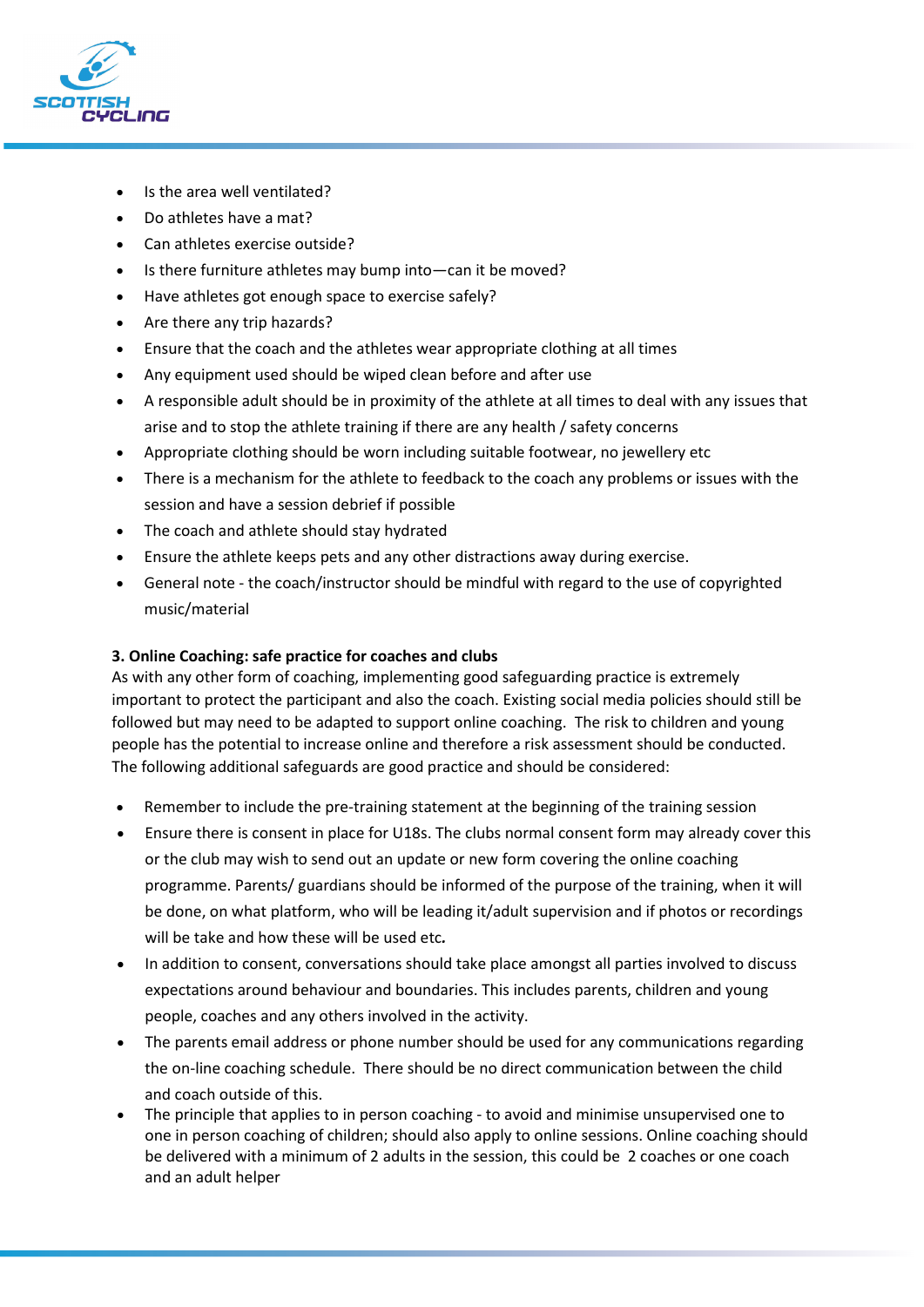

- Ensure that a responsible adult is in proximity to the athlete (if under 18).
- Ensure the platform used has appropriate privacy settings are in place: Ensure appropriate privacy settings are in place
- Platform Settings to allow coaches and children and young people to be on screen at the same time should be used.
- Be clear to all participants that images of the session should not be shared online, without consent
- Be aware that instances of bullying can take place online and should be dealt with through the anti-bullying policies in place within your club or with reference to Scottish Cycling 's Antibullying policy
- Coaches continue to have a duty of care to children and young people, when they are providing on-line coaching sessions. They are entering people's homes virtually which means they may potentially witness behaviour which places a child or young person at risk of harm. In this situation coaches should follow responding to concerns procedures as normal.
- It is important that everyone, including parents/carers and children, understand what to do if they have a concern and who to speak to. Raising awareness about how to go about this might include communications from the club and Governing Body or the Child Wellbeing and Protection Officer dialling in to on-line coaching sessions on occasion.
- If a concern is raised that a child or young person is being harmed, all normal procedures should be followed in line with club and Scottish Cycling policy
- If a child is at immediate risk of harm, statutory agencies (police or social work) should be immediately alerted.